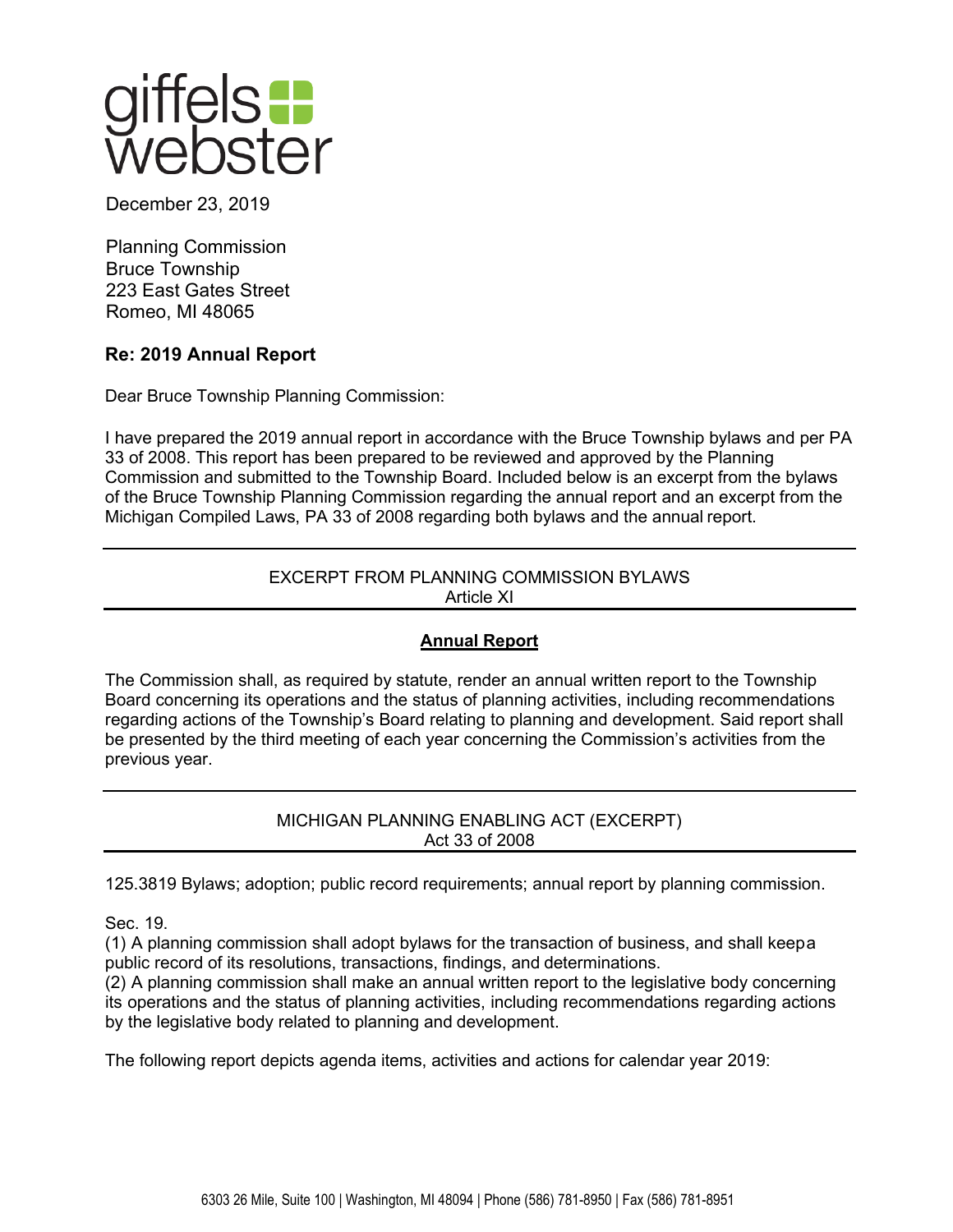# Annual Report Bruce Township Planning Commission 2019

January 9, 2019

• Discussion of large package of zoning audit follow-up amendments.

## February 13, 2019

- Discussion of Township Board's 5G moratorium.
- Annual report forwarded to Township Board.
- Discussion of the zoning ordinance updates regarding the overall health check of the ordinance. Several revisions were addressed including: Section 6.06 Exterior Lighting Requirements, Section 6.01 Sign Regulations, Section 27.38 Wireless Communication Towers and the New Section 27.45 Collection bins. There was discussion regarding the penalties that would be incurred for bins that are not maintained.

#### March 13, 2019

- There was an informal presentation by Mark Nelson regarding the possibility of establishing an event barn and seasonal festivals at 6440 Bordman. The commission heard public comments in opposition to the idea.
- The commission discussed a revised plan submitted by Vic Stefanoski to install lights on the existing driving range at 79363 Van Dyke. The planning commission approved the plan.
- Zoning amendment discussion: the revisions discussed included: Section 2.02 Accessory Buildings, Section 2.56 Private Roads 3 c., Section 27.43 Wind Turbines, Windmills and other similar devices. Also, there was discussion on language for the ordinance addressing shipping containers. Joe Tangari stated he will make the discussed changes to the zoning ordinance and get the ordinance to the Township Board for informational purposes. The next step would be to have a public hearing for the ordinance and then send it to the Township Board for adoption. The commission voted to set a public hearing for the April meeting.

## April 10, 2019

- It was announced that member Pogodzinski was resigning after purchasing a home in a different community.
- The commission discussed a plan and application for special land use submitted by Steve Richardson at 79649 Weyer Road. The request involved an existing accessory building. The applicant proposed to move the residence further back from the right-of-way, which would have the effect of putting the barn in the front yard, which requires special land use approval. The commission voted to recommend approval of the plan to the Township Board.
- There was a brief discussion of ordinance amendments, including a revision covering the use of shipping containers and similar items as accessory buildings.
- The planning commission held a public hearing on the large package of post-audit zoning ordinance amendments and recommended adoption to the Township Board.
- The commission discussed a request for final site condominium approval for Insignia Pointe, south of 34 Mile Rd, just east of Campground, submitted by Cosimo Lombardo. In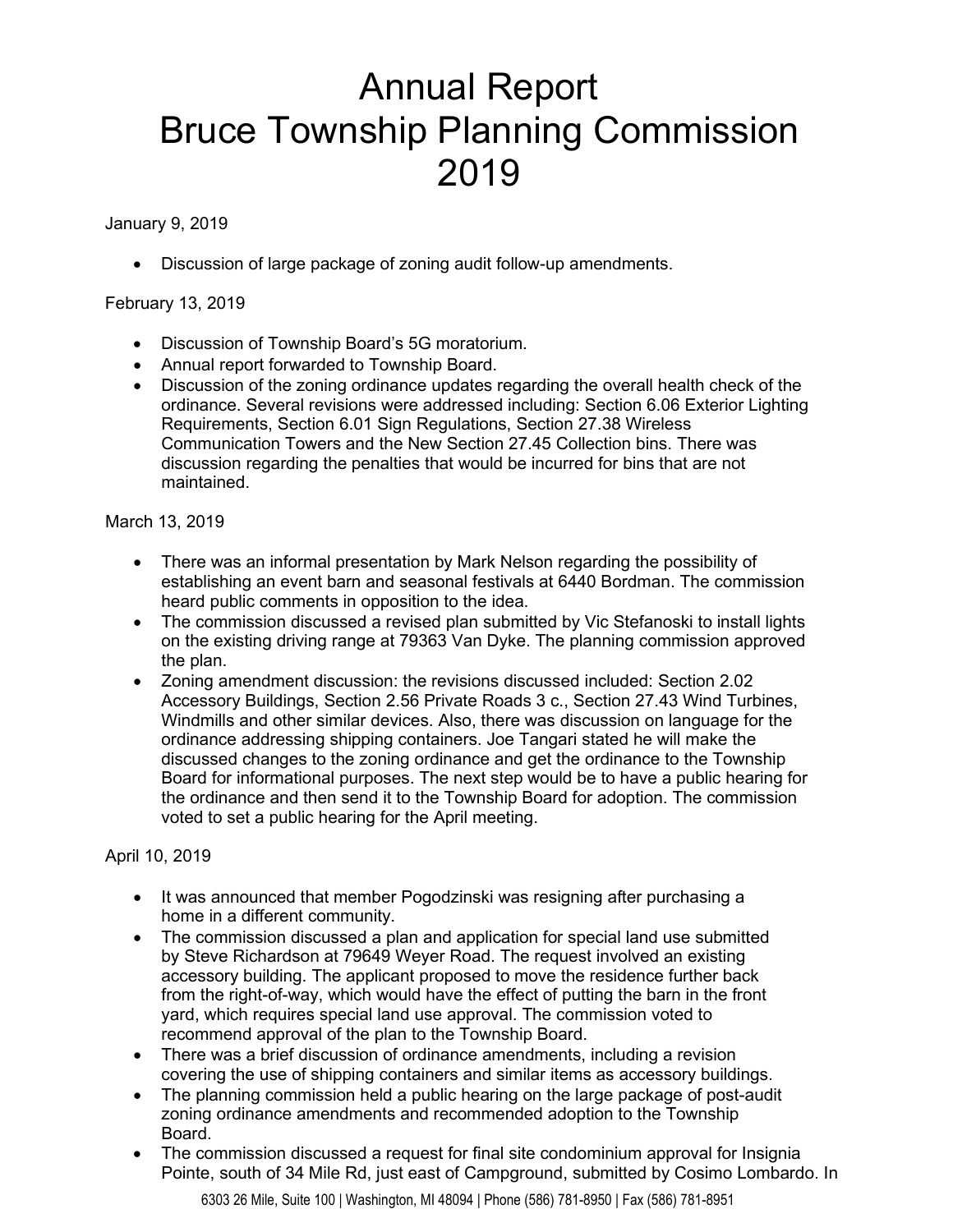August, 2018, the commission granted preliminary site condo approval with applicant addressing the planner's concerns of parcel naming convention, deferral of sidewalks, proof of right of way, waiver of 600' length of cul de sac and draft of master deed prior to final approval.

- o Insignia Pointe is a 25-unit site condo (with five outlots).
- o The plan had been revised to include a private road; it was discussed that the development did not meet the minimum lot size requirements for inclusion of a private road.
- o The planning commission voted to approve the plan, contingent on ZBA approval of a variance for the smaller lots.
- The commission discussed a site plan for a senior housing project that would expand the existing Trilogy complex at 71149 Orchard Crossing.
	- o The plan was for a two-story building accessed from Orchard Crossing.
	- o The commission approved the site plan, contingent on the applicant providing a compliant lighting plan.
- The commission discussed the township's potential adoption of a portion of the International Property Maintenance Code.

#### May 8, 2019

- New commissioner Dan Walker was introduced.
- The Highland Hills site condominium application was removed from the agenda, at the applicant's request.
- It was announced that the Township Board had agreed to fund the conversion of the zoning ordinance to the Clearzoning format, while simultaneously compiling the township's full code of ordinances in a pdf Codebook.
- The commission discussed a site plan for a small addition to the dining room at the Trilogy senior facility at 71150 Orchard Crossing. The plan was approved.
- Ordinance amendment project: Planner Tangari discussed revisions to wireless towers, marijuana and RLUIPA ordinances as discussed in March. Discussion continued regarding tower inspections, sign regulations and uses by district including but not limited to public parks, open space development, special land uses and agribusiness. Discussed potential use standards for collection boxes including but not limited to numbers, location and permit requirements. Adjustments to the timeline were discussed.
- The planning commission recommended adoption of the International Property Maintenance Code, except for Chapters 4-7 and limiting the scope to commercial and industrial uses in the O-1, C-1, C-2, C-3, M-1, and P-1 districts.

## June 12, 2019

- The commission discussed an application for site condominium approval of a Cluster Lot Subdivision with Planned Open Space south of 33 Mile Road; the name of the project is Highland Hills; the site was once slated to be developed as the Meadows North
	- $\circ$  There was much discussion on the commission that the provision of the ordinance under which the applicant applied should have been deleted in the past, but is still in the ordinance; the commission expressed interest in deleting this and one other open space provision in favor of Section 2.48.
	- $\circ$  The site is 57 acres and 25 single-family units are proposed. 18.4% of the site is slated to be set aside as open space. The proposed road is private.
	- $\circ$  Two members of the public spoke, both in opposition.
	- $\circ$  The commission voted to recommend site plan approval to the Township Board subject to four criteria:

a) to provide a more desirable living environment by preserving the natural character of open fields, stands of trees, brooks, wetlands, topography and similar natural assets. b) to encourage developers to use a more creative approach in the development of residential areas. c) to encourage a more efficient, aesthetic and desirable use of open area, while recognizing a reduction in development costs, and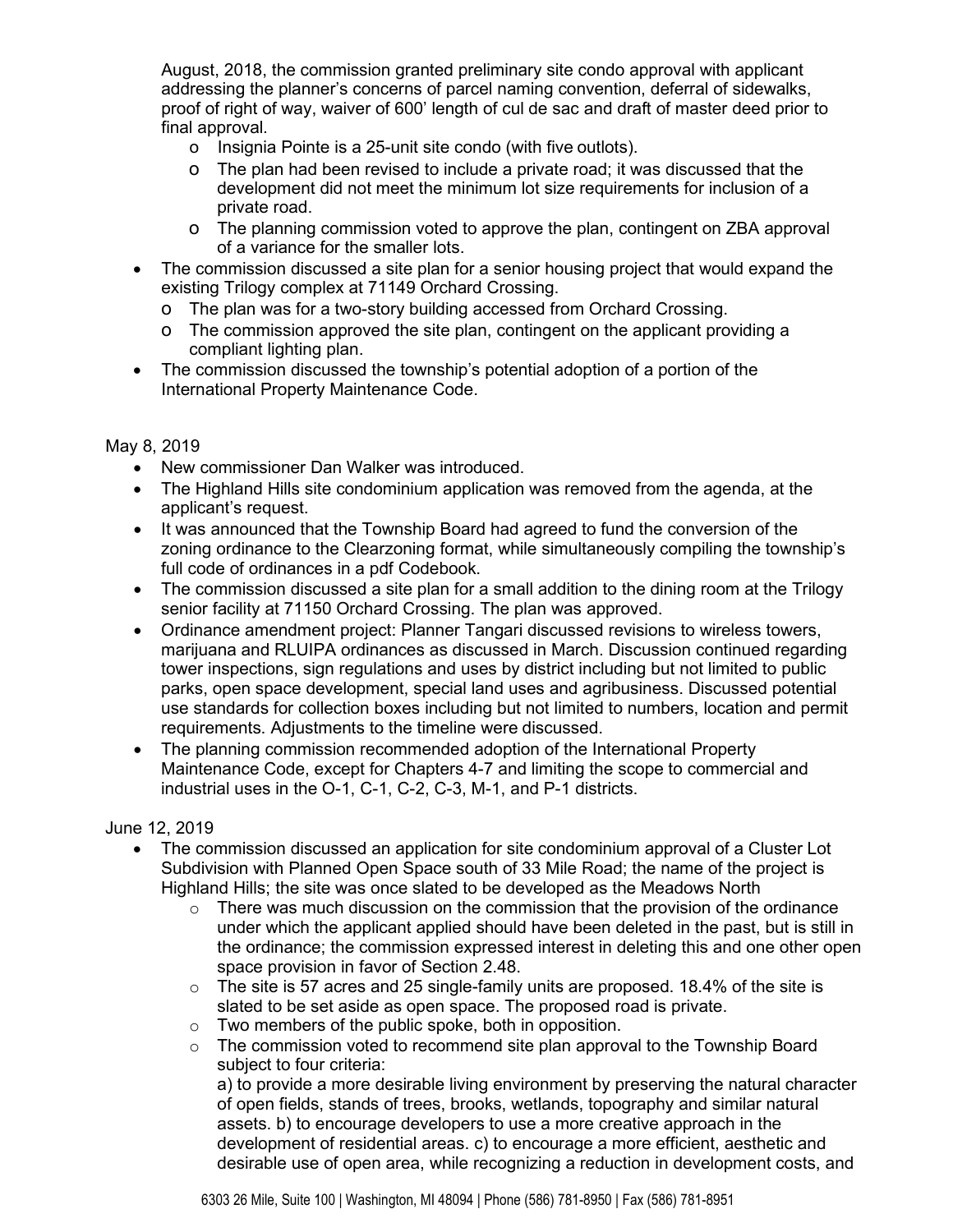by allowing the developer to bypass natural obstacles in the site. d) evidence of positive perk tests.

- The commission discussed a request for site plan approval for a site on Beaver Creek Drive, at the corner of 33 Mile Road, for BCMBio, which intends to construct an industrial facility.
	- $\circ$  The plan was for two phases, each involving a different building. The applicant decided to instead recommend approval of the full site during the meeting.
	- $\circ$  The nature of products and materials to be stored onsite was discussed until the commission was satisfied that the site would not be storing hazardous waste.
	- $\circ$  The commission approved the plan subject to the following:
		- The site plan to include the proposed building and future addition to that building all of Phase 1
		- Revise drawings so that the building height is within the 30 foot limit
		- The Planning Commission found that the greenbelt is adequate given that the house is not directly across from this development
		- Height of pole mount will be 20 feet or less
		- Property line footcandles to be less than 0.1 and illumination of the parking lot will be 2.4 footcandles or less
		- The characteristics of the materials being stored or packaged are non-combustible
		- The proposed water easement will be 20 feet wide
		- Statement will be added by the applicant that there are no existing wetlands or floodplains on the site
		- The proposed fire hydrant will include an exterior horn, strobe and identification subject to the approval of the fire department
		- Units 23 & 24, currently individual parcels will be requested to be combined
- The ZBA denied the request of the applicant for Insignia Pointe for a variance from the lot size requirements for private roads. The commission directed the planner to devise an amendment that would eliminate that requirement, based on a finding that the standard has no particular utility or rationale.

July 10, 2019

- The commission held a public hearing on a request for special land use submitted by Vic Stefanoski to install a digital sign on the existing driving range at 79363 Van Dyke. The planning commission recommended approval of the plan to the Township Board, subject to the planner's comments.
- The commission discussed amendments to the private road standards, windblown signs, and the Shelby Township Animal Control Ordinance.

# August 7, 2019

- The commission held a public hearing on a request for special land use approval by Mark Nelson at 6440 Bordman Road for a barn-based wedding facility and two seasonal festivals. The request is made under the agri-business provision of the ordinance.
	- o The applicant would hold indoor weddings in the existing barn after bringing it up to code.
	- o The applicant plans to hold month-long, ticketed holiday festivals in October and December
	- o Public comment included many residents opposed to the project on varied grounds such as traffic incurred, noise, lighting, and general intensity of activity on the site, which is surrounded by large agricultural lots.
	- o The commission recommended denial of the special land use to the Township Board.
- The commission held a public hearing on a request for rezoning on the west side of Van Dyke, south of the intersection with M-53, submitted by Mike DeMil...
	- $\checkmark$  The site is 90 acres, and the concept plan calls for 144 lots.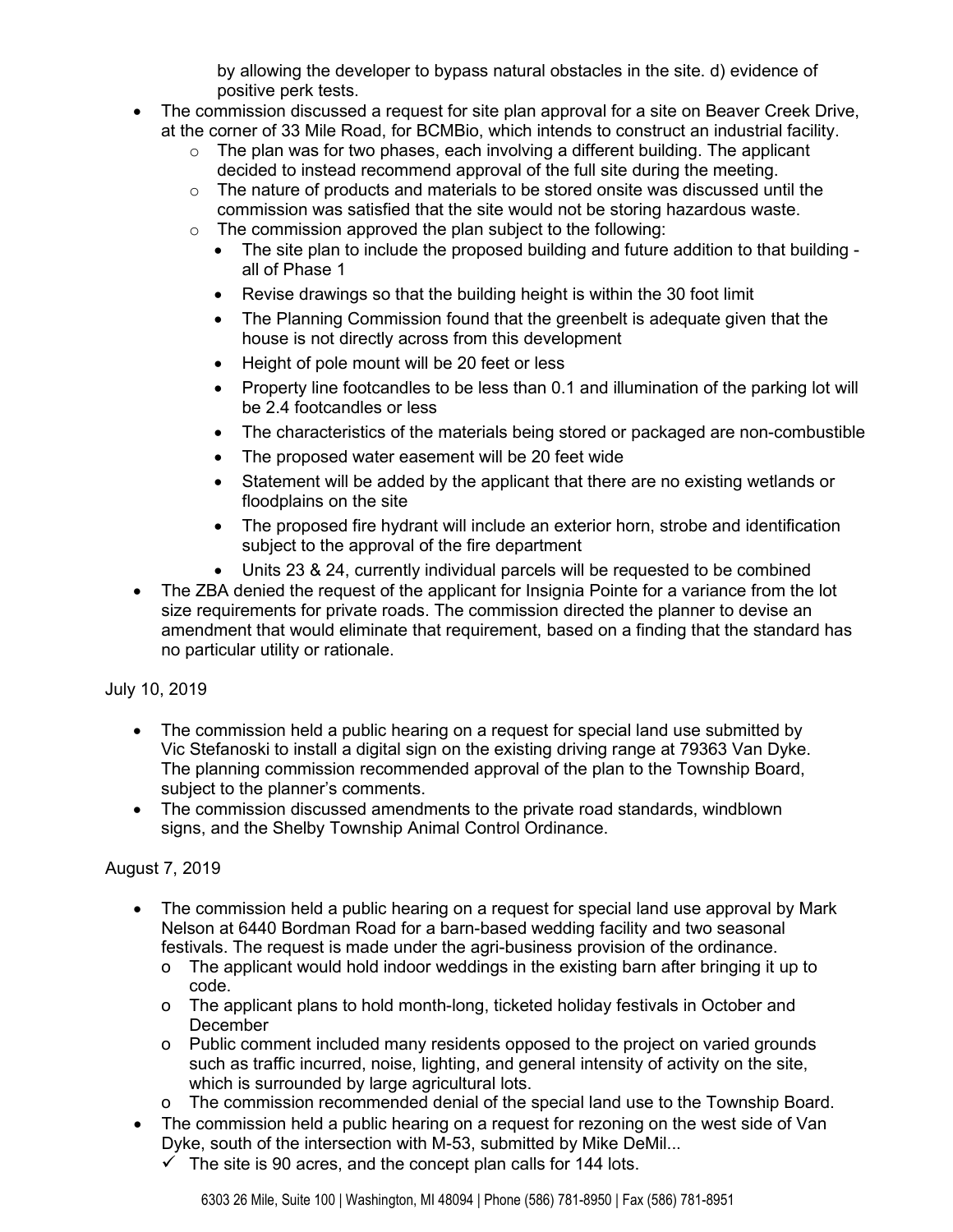- $\checkmark$  The current zoning is R-1-A, and the applicant is requesting an R-1-C designation; public water would be needed and does not currently served the site.
- $\checkmark$  Many residents spoke in opposition to the plan, citing the Township Master Plan, increased traffic, and inappropriate density for the area.
- $\checkmark$  The commission voted to recommend denial of the request to the Township Board based on the following findings:
- $\checkmark$  The applicant has not provided support on why he is unable to develop under current zoning of R-1-A (no evidence has been presented to support the developer's reason for changing from R-1-A to R-1-C)
- $\checkmark$  The proposed re-zoning is not consistent with surrounding zoning which is R-1-A
- $\checkmark$  The proposed re-zoning is not consistent with the Master Plan
- $\checkmark$  The proposed re-zoning parcel is not in the water and sewer district and the Township does not have any plans to expand the district to include this parcel
- $\checkmark$  The property is adjacent to several wetlands and this rezoning may have an adverse impact
- $\checkmark$  The applicant has not provided a development impact study per Ordinance Section 4.02
- $\checkmark$  There are no soil or water studies to show the total capacity per Macomb County Health Department
- $\checkmark$  This would set a potential spot zoning area on the west side of Van Dyke
- A dry hydrant ordinance was briefly discussed.

#### September 11, 2019

- A public hearing was set for the October meeting for zoning ordinance amendments pertaining to exterior lighting on homes, and cleanup of the cluster and open space subdivision provisions.
- 5G regulations were briefly discussed.

## October 9, 2019

- It was announced that Dana Buchanan resigned from the planning commission to take a position as the Township Planning & Zoning Coordinator. This was her first meeting as recording secretary.
- Election of officers was deferred to a future meeting with higher attendance.
- A public hearing was held on zoning ordinance amendments pertaining to exterior lighting on homes, and cleanup of the cluster and open space subdivision provisions. The commission voted to recommend adoption to the Township Board.
- Planner Joe Tangari gave an update on Clearzoning and Codebook and the commission discussed have a joint meeting with the Board in January addressing site plan review, the newly formatted ordinances, and the roles of the various boards and commissions of the township.

November 13, 2019:

- Ed Kupets was introduced as the new planning commissioner.
- Election of officers: Mike Tremblay, chair, Marc Apel, Vice Chair, Blake Taylor, Secretary
- The commission held a public hearing on a request to expand an existing special land use at 79363 Van Dyke. The existing driving range is proposing to add a miniature golf course. The planning commission recommended approval of the use, but did not approve the site plan; the applicant will return with a more detailed site plan that addresses the concerns discussed in the meeting.
- 6303 26 Mile, Suite 100 | Washington, MI 48094 | Phone (586) 781-8950 | Fax (586) 781-8951 • The commission discussed final site condominium approval for the Insignia Pointe subdivision. Recent changes to the ordinance permitted approval of the plan with a private road. The planning commission granted final approval of the site condo, with open ditches